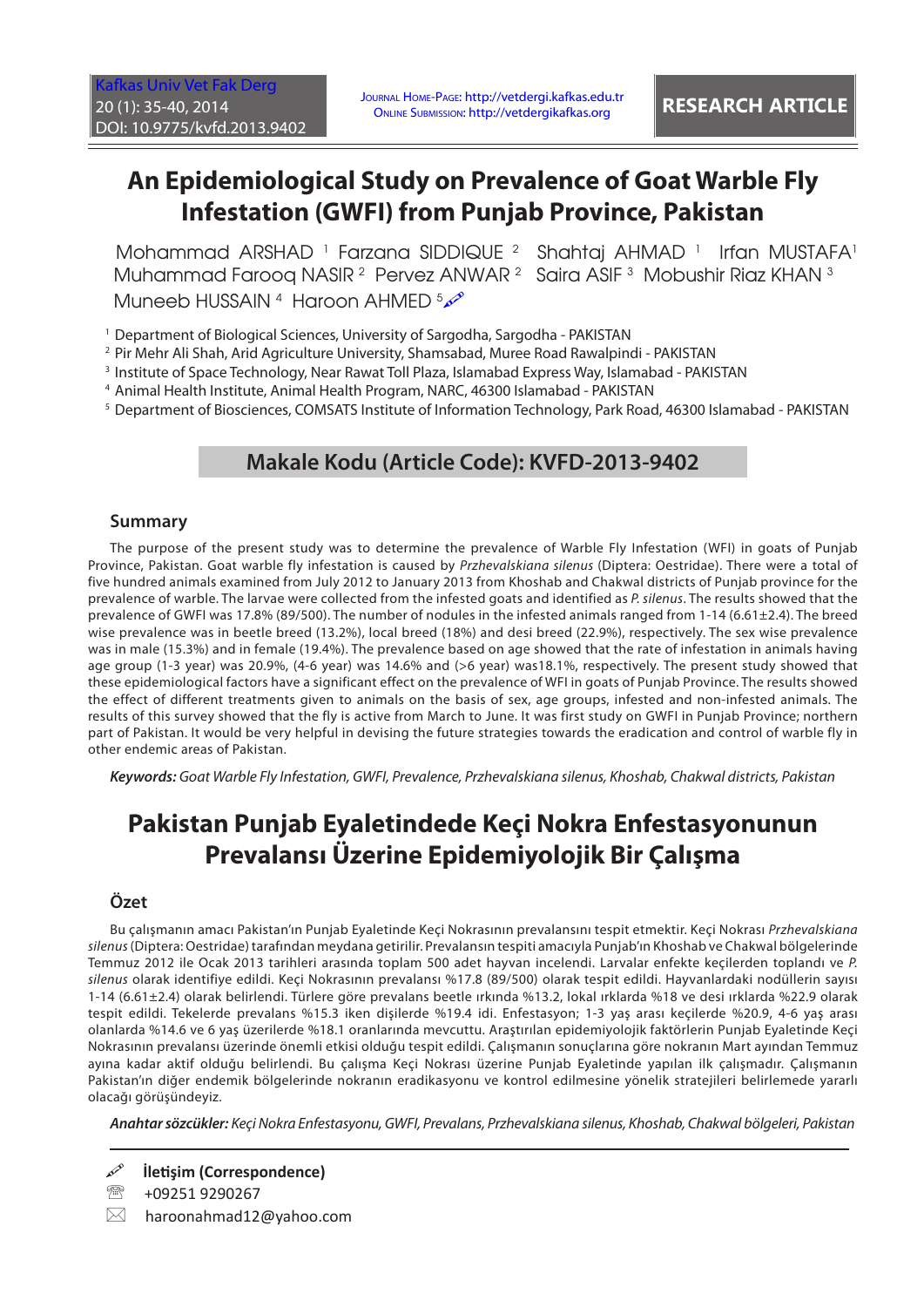## **INTRODUCTION**

Pakistan is an agricultural country and livestock acts as the backbone of agriculture. Milk, meat, hides and wool obtained from the livestock help to increase the export of Pakistan as well as prosperity of the farmer.

Parasitism is one of the major problems of low productivity in livestock sector of the world [1]. One of these is WFI, which cause infection in cattle, buffaloes, sheep and goats [2-4]. Hypodermosis prevalence is common in semihilly, mountainous and riverine areas of Pakistan [3]. Due to its high prevalence, it exists in many parts of the world. It was found that the prevalence of warble fly infestation was almost 80% in Czech Republics, 49.2% in Greece, 85% in Italy, 52.3% in Spain, 40% in United Kingdom and 32-43% in Romania [5]. The prevalence of Warble Fly Infestation (WFI) was 3.2%, 18.4% in buffalo and cattle of Pakistan  $[6,7]$ . Previous studies showed that hypodermosis is one of the major parasitic infection in many countries of the northern hemisphere. This menace not only causes the physical damage to the animal, but also affects the internal organs and damages the host immune system. In many European and North American countries, chemotherapy treatments used against adult fly and first larval stage, have significantly reduced the infestation of this disease [8]. The infestation rate was in cattle (14.1%), sheep (2.1%) and goats (24.9%) respectively in Green mountains, Libya. The goats were infested by *P. silenus* [9]. The adult fly is active from April to June in different areas of world. The adult fly lacks mouthparts and survives on resources accumulated during the larval period. During the periods that the fly is active, the first instar larvae emerge from eggs laid directly on the hairs of the hind legs (mainly tarsal and femoral regions) of the goat. The larvae then penetrate the epidermis and dermis to enter into the subcutaneous tissue to migrate for a short distance to reach the flanks and sacrum. The migration pattern inside the body of animals seems to be exclusively subcutaneous [10,11]. Leather industry is one of the major industrial units working in Pakistan and producing large export products but, due to this parasite, this industry is suffering from economic losses. The losses due to this menace cannot be calculated due to a number of factors, while hide damage was the most important consequence of the infestation resulting in low price on account of holes formed by the warble fly. Pakistan produces 7.5 million hides and 36.3 million skins, annually. The estimated losses in D. G. Khan and Rajanpur districts were Rs: 12.9, 9.9 million, respectively. The total losses were Rs 22.8 million from cattle and Rs 2.2 million from buffaloes [12]. Although Pakistan is an agricultural land having a large number of livestock; warble fly is continuously attacking the livestock products but no important work has been done in this regard to calculate damage caused by this notorious parasite.

The purpose of present study is to determine the

prevalence of Warble Fly Infestation (WFI) in district Khoshab and Chakwal of Punjab province, Pakistan. The objectives of the present were (1) Treatments given to different animals in different herds and their effectiveness. (2) Sex & breed wise prevalence of Warble Fly Infestation (WFI) in goats of different areas of Punjab Province (Khoshab and Chakwal).

## **MATERIAL and METHODS**

#### *Location*

Punjab is the Pakistan's second largest province at 205.344  $km^2$  (79.284 sq<sup>2</sup> miles) after Balochistan and is located at the northwestern edge of the geologic Indian plate in South Asia. The geographical location of the Chakwal is 32° 56' 0" North, 72° 52' 0" East and of Khoshab is 32° 17' 48" North, 72° 21' 9" East in Punjab Province, Pakistan.

#### *Topography*

The Punjab province is bordered by Kashmir (Azad Kashmir, Pakistan and Jammu and Kashmir, India) to the north-east, the Indian states of Punjab and Rajasthan to the east, the Pakistani province of Sindh to the south, the province of Baluchistan to the southwest, the province of Khyber Pakhtunkhwa to the west, and the Islamabad Capital Territory to the north. Undivided Punjab is home to six rivers, of which five flows through Pakistani Punjab. From west to east, these are: the Indus, Jhelum, Beas, Chenab, Ravi and Sutlej. Nearly 60% of Pakistan's population lives in the Punjab. It is the nation's only province that touches every other province; it also surrounds the federal enclave of the national capital city at Islamabad. This geographical position and a large multi-ethnic population strongly influence Punjab's outlook on National affairs and induces in Punjab a keen awareness of the problems of the Pakistan's other important provinces and territories. The landscape is amongst the most heavily irrigated on earth and canals can be found throughout the province. Weather extremes are notable from the hot and barren south to the cool hills of the north. The foothills of the Himalayas are found in the extreme north as well.

#### *Climate*

The habitat of the warble fly is hilly and semi-hilly areas. According to it those areas are selected that have hilly or semi-hilly conditions like Chakwal and Khoshab. These areas have suitable temperature conditions and other ecological factors like high altitudes that are ideal for the growth and development of the warble fly. Moreover; these areas also have large number of livestock that help to further increase the living conditions and host of the warble fly.

#### *Experimental Design*

This epidemiological survey was conducted from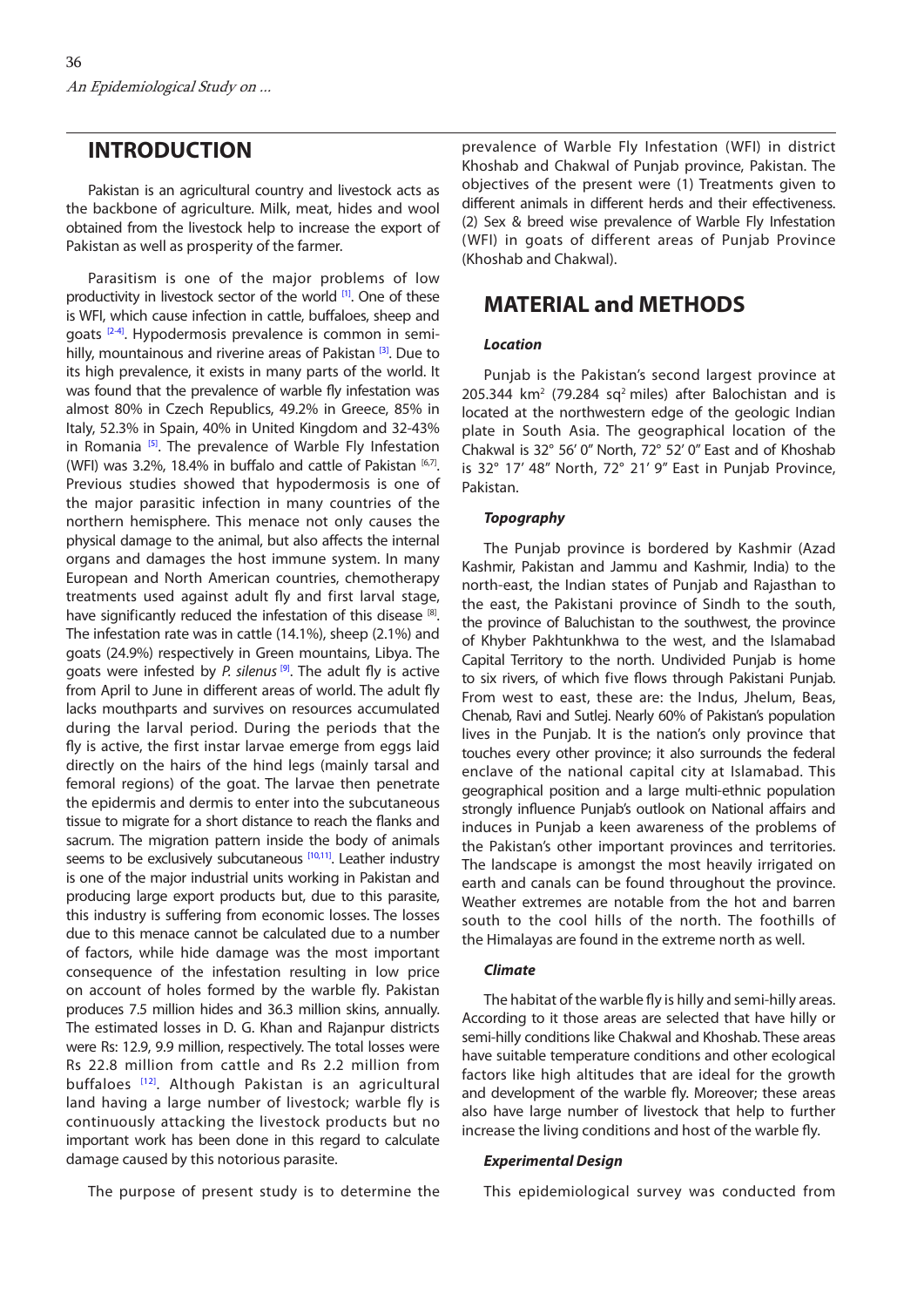37

September, 2012 to March, 2013. These months are selected because warbles present on the back of the animals start developing from September and last till February. The larvae were collected from infested animals.

#### *Palpation Method*

The animals of these areas were examined on monthly basis by palpation method. The nodules were counted by using visual and hand palpation method. The counting of nodules on animal started from anterior portion leading to the posterior portion. The animals were examined on monthly basis to count the numbers of nodules and all this was recorded on a separate data sheet. Initially some of the larvae were directly collected from the upper dorsal part of the animal near the vertebral column. These were collected with the help of hands. The larvae were collected by picking them from the ground, when they dropped. The larvae from animal skin dropped on the ground during the months of January to onward to form mature fly which starts the life cycle again. So during these months (February, March) larvae are collected from the ground instead of animal skin directly. The larvae were collecting in bottle containing 70% ethanol and kept in freezer at -20°C.

#### *Statistical Analysis*

of Nodules

The Statistical analysis (Chisquare) was done by using the statistical package SPSS for Windows 20.0.

## **RESULTS**

Out of five hundred goats, 89 (17.8%) were found to be infested by *Przhevalskiana silenus*. The number of nodules in the infested animals ranged from 1-14 (6.61±2.4). The nodules were observed on the back of infested goats. The warble started to appear by the start of September and skin perforation started from end of October to December. The larvae collected from infested goats were identified as *P. silenus* according to Zumpt<sup>[13]</sup>. This is the first report of *P. silenus* in goats of Khoshab and Chakwal district, Pakistan *(Fig. 1)*.

The present study was conducted in 10 villages, 40 herds of Khoshab and Chakwal district to determine the prevalence of warble fly infestation in the goats from July 2012 to January 2013. The results of present study revealed that the rate of infestation was 17.8% (89/500).

The village wise prevalence was determined from the ten villages. The prevalence in villages of Khoshab district as in Dhokri (12.7%), Ghatti (13.2%), Jabbi sharif (9.1%), Warcha (0%) and Chohasharif (6.7%). In district Chakwal it was in village Manara, (25.5%), Runsial, (34.9%), Bhone, (30%), Tala gang, (14.3%) and Choa Saidan shah, (9.1%). The statistical analysis has showed the significant differences (P<0.05) in the prevalence of GWFI in different villages of Punjab Province, Pakistan.

The goats of three breeds (Beatle, Desi breed and local breed) were examined in the present study on monthly basis. The statistical analysis shows that prevalence in

**Fig 1.** Month wise intensity of Infestation of WFI in goats

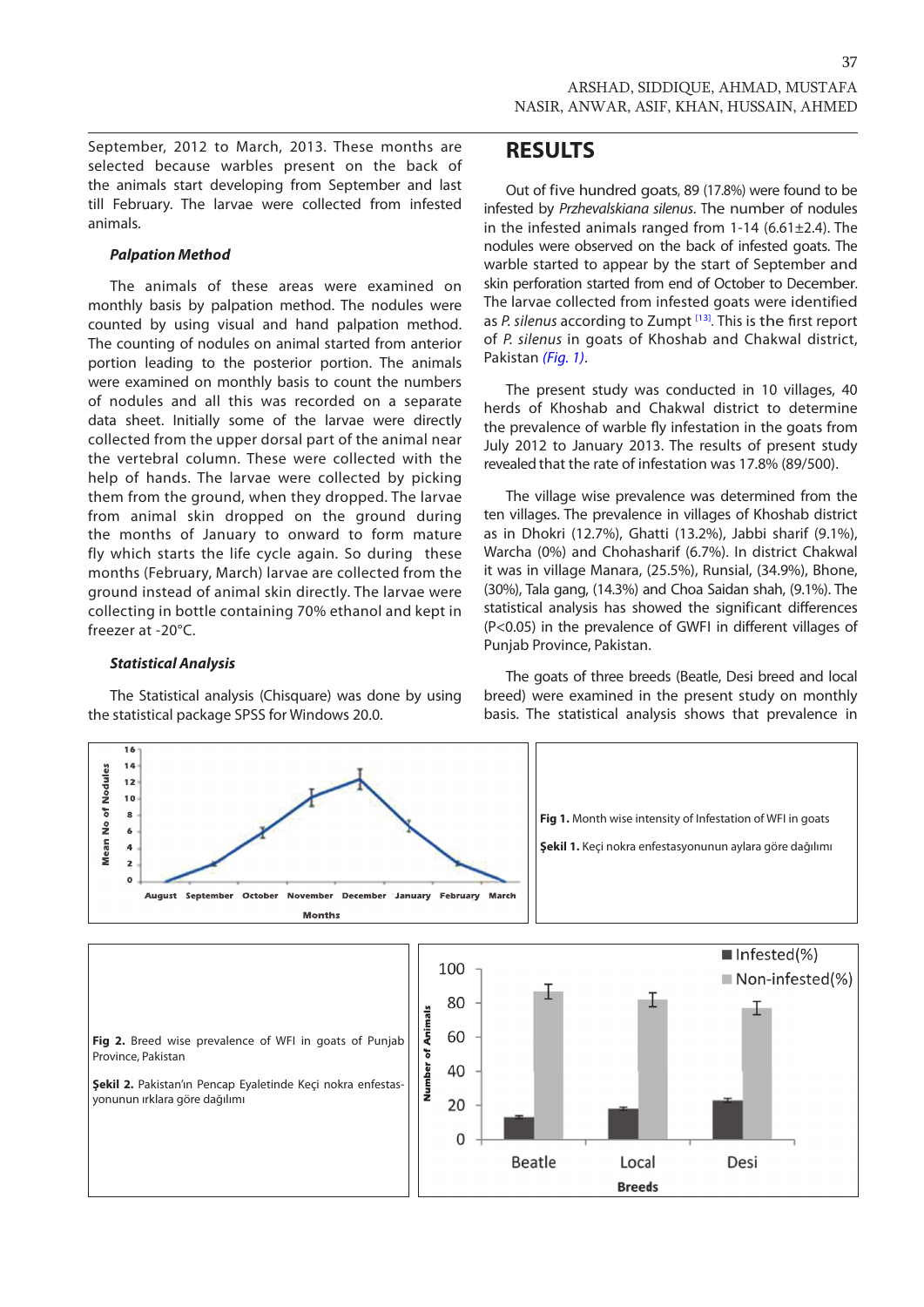

beetle breed was (13.2%), local breed (18%) and desi breed (22.9%), respectively. Among all three breeds the highest infestation was observed in desi breed (22.9%) *(Fig. 2)*.

The results showed that majority of the non-infested animals were medicated {local treatment (29.4%), Antiparasitic drugs (43.1%)} as compared to non medicated goats (27.5%) The medication schedule of all the examined goats was recorded consisting of non-medicated, local treatment and anti-parasitic drugs. In beatle

breed the non-medicated was 13/197 (6.6%), local treatments 96/197 (48.7%) and anti-parasitic drugs 88/197 (44.7%). In desi breed, non-medicated was 29/133 (21.80%), local treatments 21/133 (15.78%) and anti-parasitic drugs 83/133 (62.4%). In local breed nonmedicated was 93/170 (54.7%), local treatments 58/197 (34.1%) and anti-parasitic drugs 19/170 (11.2%). There are 27% (135/500) goats were non medicated, 35% (175) were given local treatment and 190 (38%) were given antiparasitic drugs *(Fig. 3)*.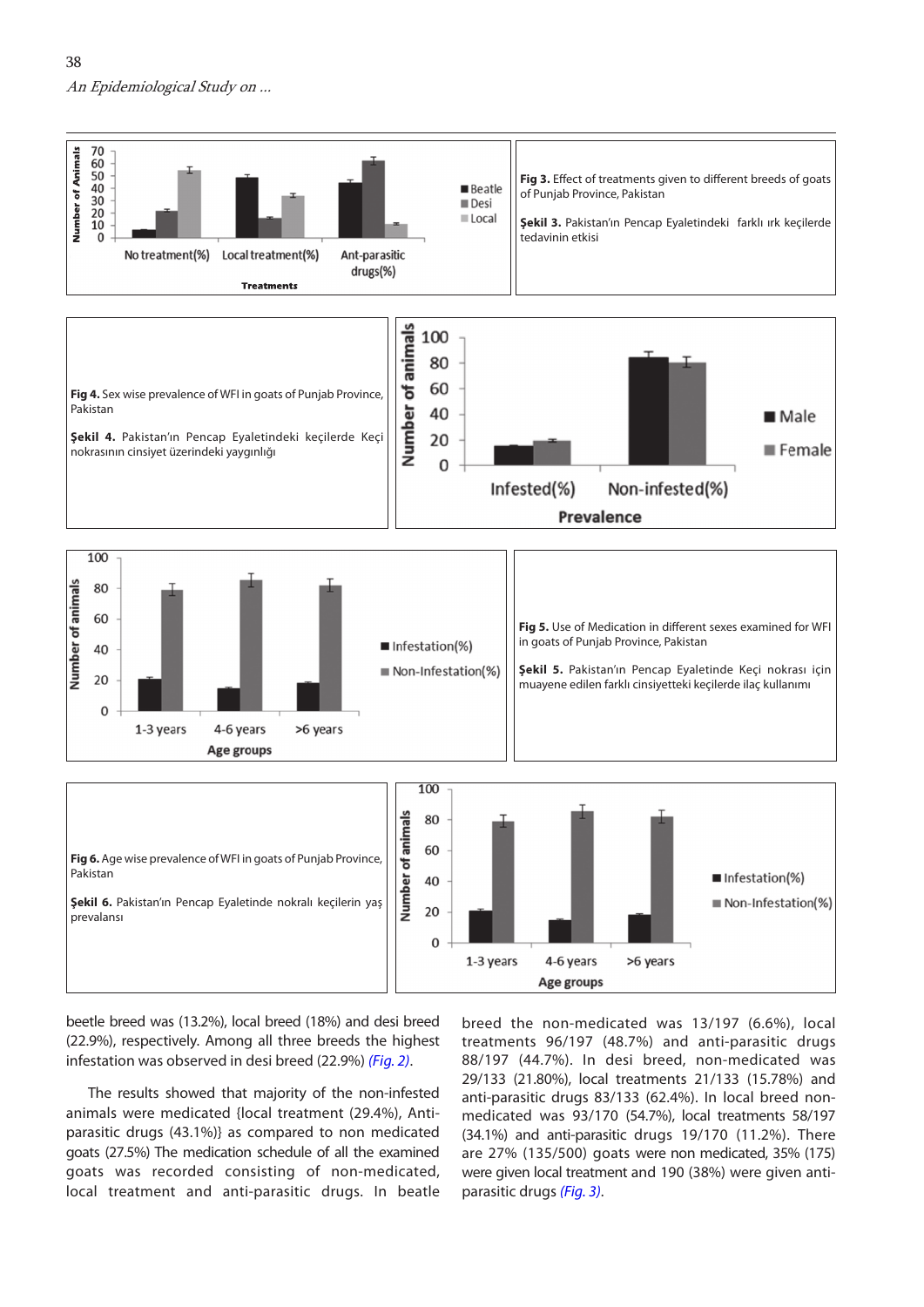| Table 1. Showing the statistical analysis of different epidemiological factors on the prevalence of WFI in goats of Punjab Province, Pakistan<br>Tablo 1. Pakistan'ın Punjab Eyaletinde Keçi nokrasının prevalansı üzerine değişik epidemiyolojik faktörlerin istatistiksel analizi |                        |                            |                   |                     |                                     |
|-------------------------------------------------------------------------------------------------------------------------------------------------------------------------------------------------------------------------------------------------------------------------------------|------------------------|----------------------------|-------------------|---------------------|-------------------------------------|
| S. No                                                                                                                                                                                                                                                                               | <b>Factors</b>         | <b>Groups</b>              | <b>Prevalence</b> |                     | <b>Statistical Analysis</b>         |
|                                                                                                                                                                                                                                                                                     |                        |                            | <b>Infested</b>   | <b>Non-Infested</b> | (Chi-square)                        |
| $\mathbf{1}$                                                                                                                                                                                                                                                                        | Age                    | $1 - 3$                    | 33 (20.9%)        | 125 (79.1%)         | $x^2$ =2.037<br>$df=2 p=0.329$      |
|                                                                                                                                                                                                                                                                                     |                        | $4 - 6$                    | 25 (14.6%)        | 146 (85.4%)         |                                     |
|                                                                                                                                                                                                                                                                                     |                        | $>6$                       | 31 (18.1%)        | 140 (81.9%)         |                                     |
| $\overline{2}$                                                                                                                                                                                                                                                                      | Sex                    | Male                       | 29 (15.3%)        | 161 (84.7%)         | $x^2 = 1.348$<br>$df = 1 p = 0.246$ |
|                                                                                                                                                                                                                                                                                     |                        | Female                     | 60 (19.4%)        | 250 (80.6%)         |                                     |
| 3                                                                                                                                                                                                                                                                                   | <b>Breed</b>           | <b>Beatle</b>              | 26 (13.2%)        | 171 (86.6%)         | $x^2 = 5.928$<br>$df=2 p=0.05$      |
|                                                                                                                                                                                                                                                                                     |                        | Desi breed (Taedi)         | 39 (22.9%)        | 131 (77.1%)         |                                     |
|                                                                                                                                                                                                                                                                                     |                        | Local breed                | 24 (18%)          | 109 (82%)           |                                     |
| $\overline{4}$                                                                                                                                                                                                                                                                      | Villages<br>(District) | Dhokri, (Khoshab)          | 7(12.7%)          | 48 (87.3%)          | $x^2$ = 47.107<br>$df = 9 P = 0.00$ |
|                                                                                                                                                                                                                                                                                     |                        | Ghatti, (Khoshab)          | $7(13.2\%)$       | 46 (86.8%)          |                                     |
|                                                                                                                                                                                                                                                                                     |                        | Jabbi sharif, (Khoshab)    | $5(9.1\%)$        | 50 (90.9%)          |                                     |
|                                                                                                                                                                                                                                                                                     |                        | Warcha, (Khoshab)          | $0(0\%)$          | 48 (100.0%)         |                                     |
|                                                                                                                                                                                                                                                                                     |                        | Chohasharif, (Khoshab)     | 3(6.7%)           | 42 (93.3%)          |                                     |
|                                                                                                                                                                                                                                                                                     |                        | Manara, (Chakwal)          | 14 (25.5%)        | 41 (74.5%)          |                                     |
|                                                                                                                                                                                                                                                                                     |                        | Runsial, (Chakwal)         | 38 (34.9%)        | 71 (65.1%)          |                                     |
|                                                                                                                                                                                                                                                                                     |                        | Bhone, (Chakwal)           | $9(30.0\%)$       | 21 (70.0%)          |                                     |
|                                                                                                                                                                                                                                                                                     |                        | Tala gang, (Chakwal)       | 4(14.3%)          | 24 (85.7%)          |                                     |
|                                                                                                                                                                                                                                                                                     |                        | ChoaSaidan shah, (Chakwal) | $2(9.1\%)$        | 20 (90.9%)          |                                     |
| 5                                                                                                                                                                                                                                                                                   | Medication             | Non Medicated              | 22 (24.7%)        | 113 (27.5%)         | $x^2 = 0.729$<br>$df=2 P=0.396$     |
|                                                                                                                                                                                                                                                                                     |                        | Local treatment            | 54 (60.7%)        | 121 (29.4%)         |                                     |
|                                                                                                                                                                                                                                                                                     |                        | Anti-parasitic drugs       | 13 (14.6%)        | 177 (43.1%)         |                                     |

The results showed that female 60/310(19.4%) and male 29/190 (15.3%) goats were infested *(Fig. 4)*. The medication schedule was also recorded in both the sexes *(Fig. 5).* The prevalence in goats having age group (1-3 year) was 33/158 (20.9%), in age group (4-6 year) was 25/171 (14.6%) and in age group (> 6 year) 31/171 (18.1%) were infested. The results showed that younger animals were more infested as compared to older animals *(Fig. 6).* The statistical analysis showed that there is significant difference between infested and non-infested animals in all age groups *(Table 1).*

## **DISCUSSION**

The prevalence in goats of Khoshab and Chakwal districts was 17.8%. Our results were correlates as 25% goats were infested with WFI in Pakistan [2]. In Rakhi Manu and Rakhi Guage area the rate of infestation was 41% and 40% in goats  $[4]$ . Similarly, Otify and Mansour reported 24.9%  $[9]$ , in northern Jordan 10% goats were infested from WFI [11] and in Iran 7% to 18.9% <sup>[14]</sup>. These results contradictions with present research results might be due to the use of antiparasitic drugs in the study area. As far as the

prevalence of warble fly infestation in district Khoshab and Chakwal is concerned, this is the first report related to goat warble fly infestation.

The female (19.4%) were more infested as compared to male (15.3%). The statistical analysis showed no significance differences (P<0.05) between two sexes. Our results were similar to as prevalence rate was same in male and female [11], there was no significant difference between male and female (P<0.05)  $^{[15]}$ . Similarly, no significant difference among male (47.81%) and female (46.82%) in Jammu province of India <a>[16]</a>. Likewise, Mohammad Hossein Radfar investigated that the difference in the prevalence of the infection between males and females was not significant (P $>0.05$ ) [17].

The present study shows that highest infestation was observed in desi (Taedi) (22.9%) breed as compare to local (18%) and beatel breed (13.2%) due to the poor immune response. Our results were in accordance with Yadav *et al*. [16] reported the significantly higher infestation rate among Bakerwali (51.51%) breed as compare to the Beetle (42.59%).

The prevalence in goats having age group (1-3 year)